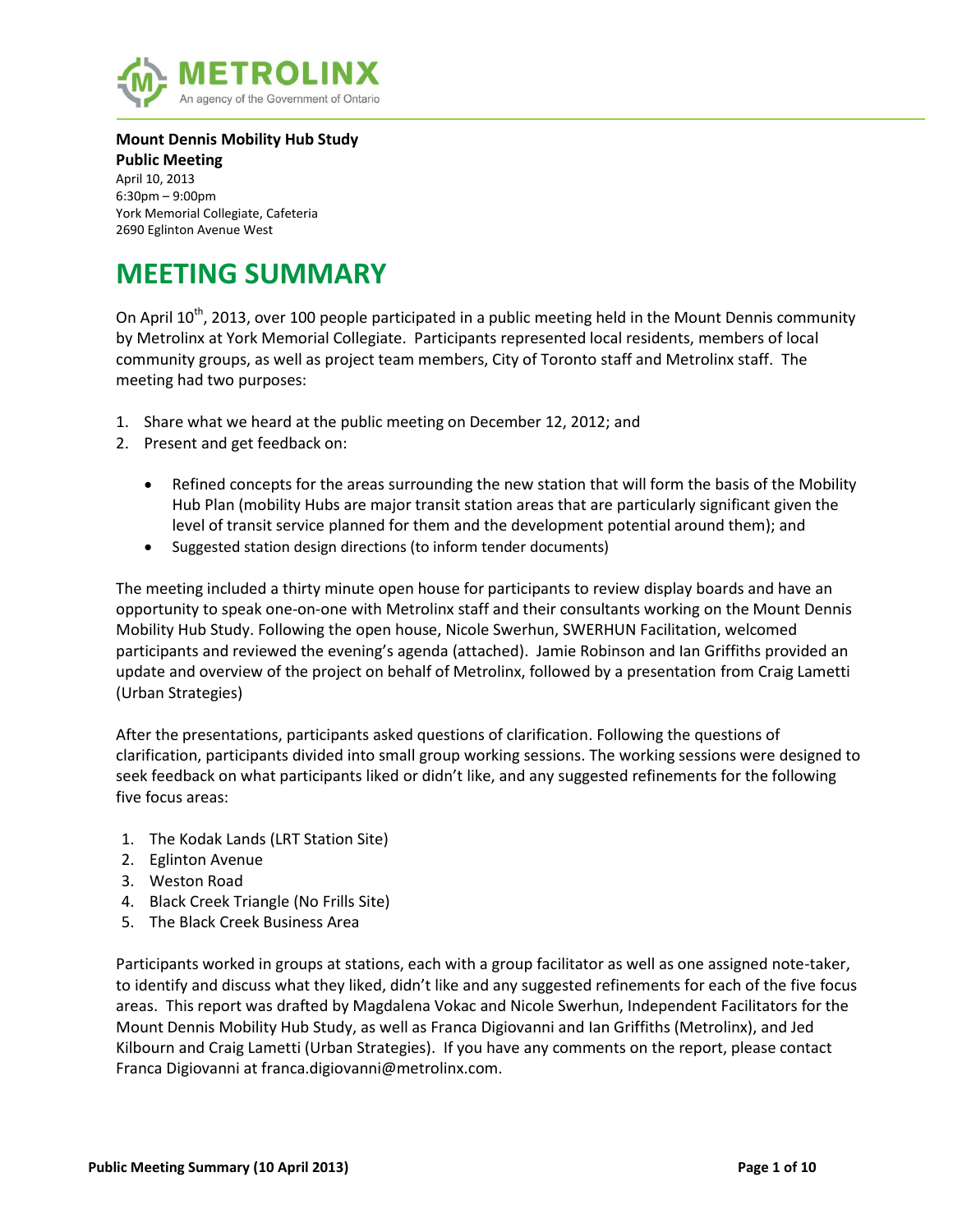

# **QUESTIONS OF CLARIFICATION**

The following comments and questions of clarification were shared by participants following the overview presentations. Questions are listed chronologically. Answers, where provided, are included in *italics*.

- 1. Why was there so little time spent in the presentation on the Maintenance and Storage Facility (MSF)? Is there any more information you can provide? *The Maintenance and Storage Facility at this location has been presented in several public consultations for the Environmental Project Report (EPR) Addendum. This site was selected because it was the best candidate site (appropriate in size, close to Eglinton and a number of other criteria).*
- 2. Is there a plan for commuter parking? *The decision was made not to provide commuter parking at this location.*
- 3. I have a number of concerns:
	- Mt. Dennis is losing its second daycare, could Metrolinx consider moving it to the Kodak building?
	- Ensure the MSF roof allows for solar panels in the building
	- A study should be done to support the statement that development on the No Frills won't impact the businesses on Weston Road
	- There's a double standard with parking (it's underground at No Frills but at grade on the MSF site)
	- No information about the Environmental Assessment was provided
	- There was no discussion about jobs
- 4. Is there a way to release lands on the MSF site for other uses? I'm not sure Metrolinx has looked hard enough. *The Mobility Hub Study looked extensively at ways of accommodating other uses or future development on the Kodak Lands, given the constraints and operational requirements of the Maintenance and Storage Facility. The Kodak Building itself was identified as the main short-term opportunity for other uses within the Kodak Lands. In the long term, at the point when the LRT is extended west beyond Mount Dennis, the bus terminal site was identified as another major site for future development. The design of the station infrastructure will support the redevelopment of this site.*
- 5. I'm worried about what happens when Infrastructure Ontario takes over the design and build of the process. Your slide said that there would be no community consultation for a year – this could lead to big problems. We would like to have some more input into the future of the site. *During that year, three teams will be shortlisted and one will be chosen as the successful proponent. The consultation blackout is not intended to develop the project design, but is focused instead on finding the best qualified applicant.*
- 6. Why are you building for 162 vehicles right away when there is only enough money in the budget for 97? *Metrolinx wants to be ready to expand when the need arises and we feel it is most prudent to build it now.*
- 7. Is there a way to look at interim uses in the 10 years it will take before the whole MSF site is fully in use? We would like consideration of innovation areas and ways to partner with different institutions to animate the area faster.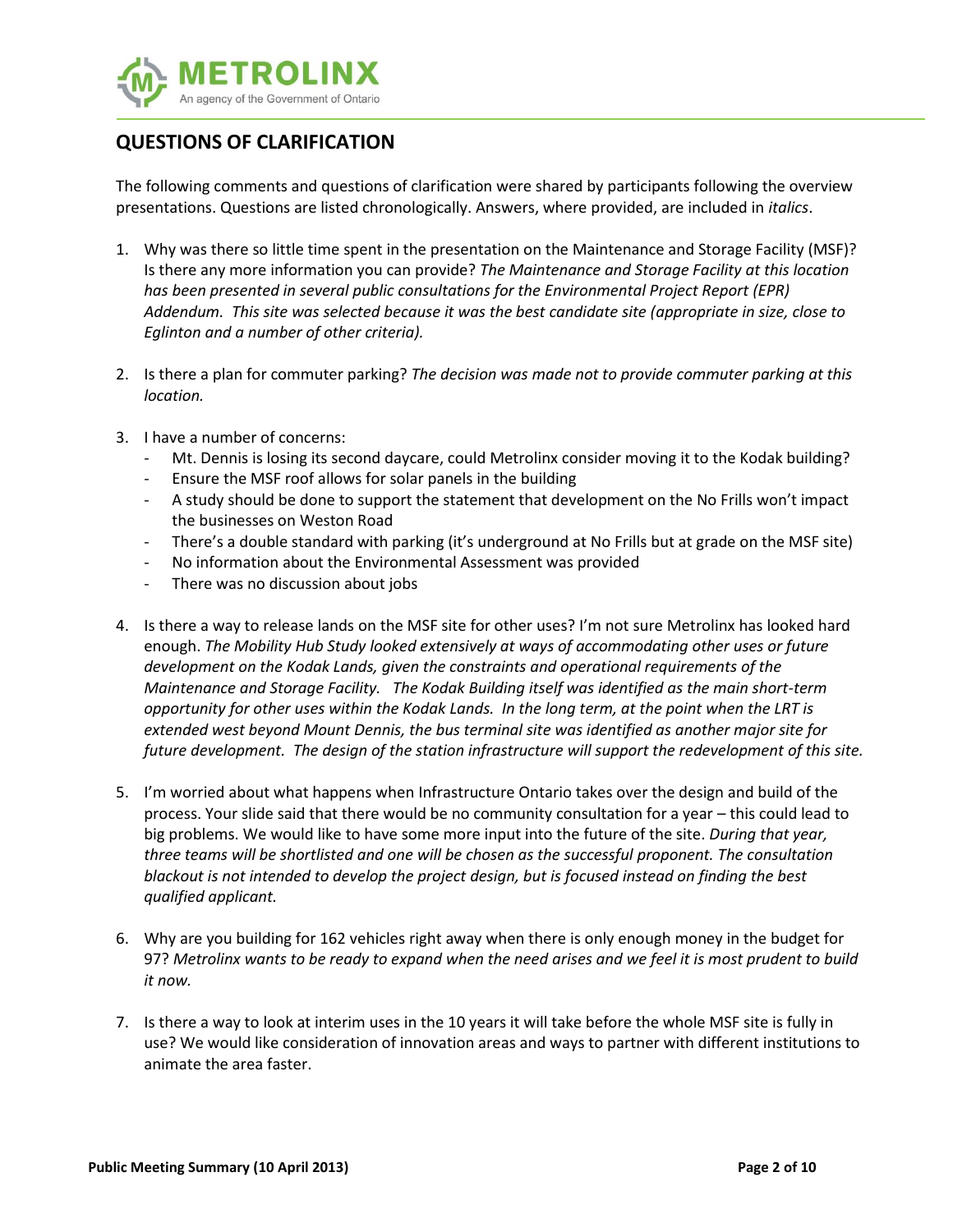

8. It is amazing to watch the dreams for the area, the next generation will be able to enjoy it and it looks like it will be a marvellous place to live. The city of York was missing two things: a hotel and a McDonalds.

# **FEEDBACK RECEIVED**

Feedback in this report is organized into five focus areas that were presented at the meeting including The Kodak Lands (LRT Station Site); Eglinton Avenue; Weston Road; The Black Creek Triangle (No Frills Site); and The Black Creek Business Area. For each of the focus areas, participants expressed what they liked, did not like, and any suggested refinements to the concepts presented.

# **1. The Kodak Lands (LRT Station Site)**

### Participant Concerns

- **Participants had several concerns about the proposed maintenance storage facility including its size, location, and potential noise impacts.** Suggestions:
	- some participants said that they felt the storage facility does not properly address Eglinton Avenue and that more attention should be given to looking at how the area could be enlivened and the effect of the rail infrastructure mitigated;
	- several others said that they were concerned about noise from vehicles turning into the storage facility; and
	- some participants suggested that sound barrier design be brought to the public for review and that the trees are preserved as noise mitigation measures and that blank walls be either minimized or covered.
- **Participants had some concerns about the proposed LRT station including safety at night outside of the station and the potential for it to be overcrowded**. Some participants said they were concerned that the entrance to the station site might be very isolated at night and suggested that lighting options for outside of the station be studied carefully to maximize safety.
- **Concern from some about the proximity between the Kiss N' Ride and the bus loop.** Note that during the meeting a project team member said that all elements would tie together in the station mezzanine and that at-grade pedestrian crossing of the bus loop was considered operationally dangerous. There was also a comment from a participant that the bus-loop, although temporary, may be there for many years and should be well designed.

#### Opportunities for the Future

- **Maintaining the Kodak building is very important.** Many participants said that they would like the Kodak building maintained and used as a community space. One of the project team members noted that a market analysis showed difficulty attracting users to this building. It was suggested that the Kodak building be made into a public space and access to the building should be made without having to pay a fare. One suggestion from the project team to workshop particpants was that the front of the building be used as office space while the back of the building serves as a type of "airy station entrance".
- **UP Express:** Many participants believe a stop for the UPExpress should be at the new Mount Dennis station.
- **Mixed opinion on whether or not to add additional parking to the site.** Some participants felt that additional parking should be considered for the Kodak Lands. Others were concerned that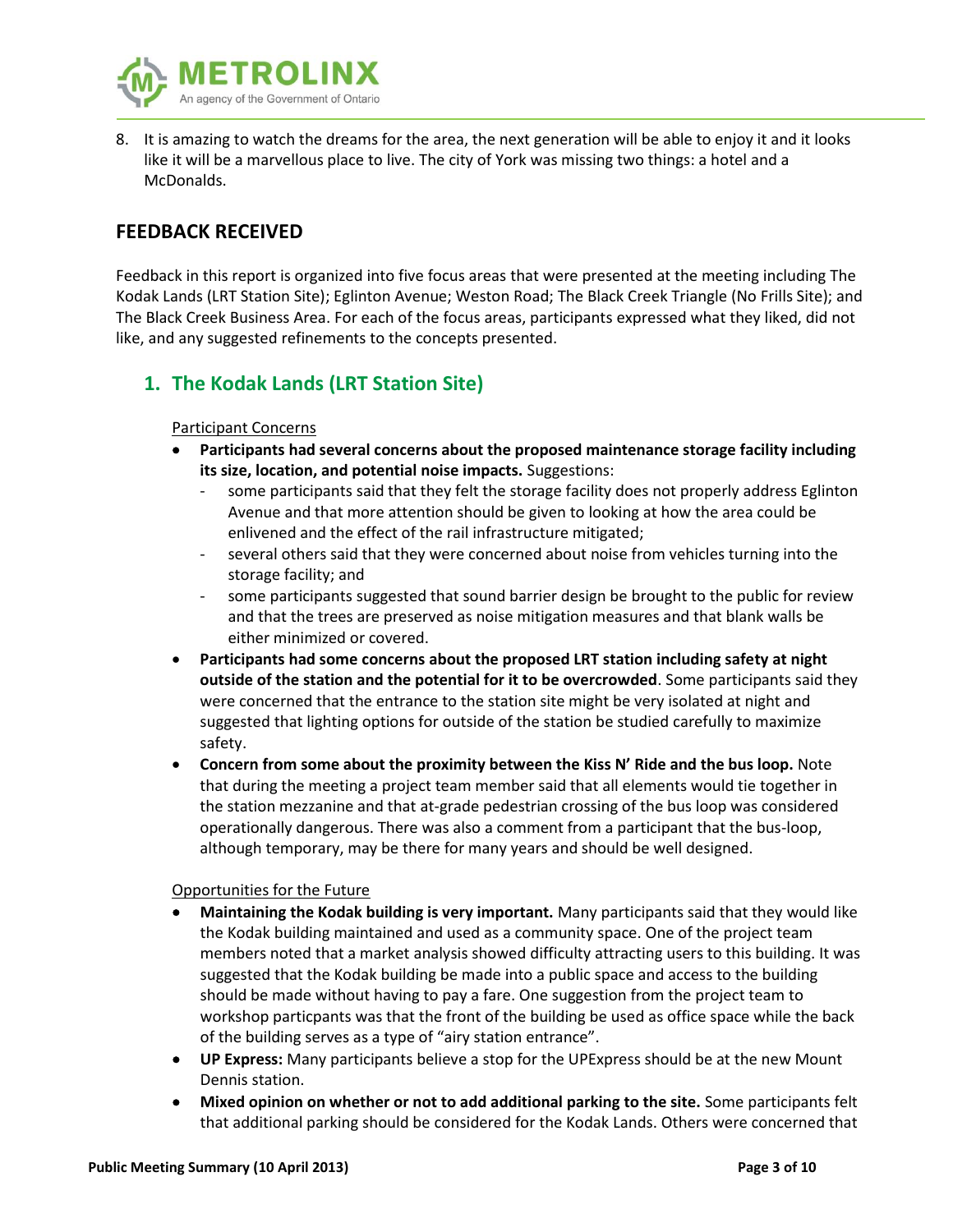

adding more parking would have a "deadening" effect on the area and do not want additional parking.

- **Design the station to act as a connection within the neighbourhood.** Many participants said they felt the station should be a public space and the fare-paid area should not obstruct connections through the neighbourhood. Some participants also said that they would like the station to be LEED certified and as environmentally friendly as possible.
- **One participant asked if the existing stormwater pond would be relocated.** A member of the project team noted that it is likely that the pond can be moved to the east end of the site where it has a better chance of acting as habitat.

Other feedback

- **Several participants said they are supportive of having a new road or path through the Kodak Lands site.**
- **One participant asked if the bus terminal could be placed in the area needed for future LRV capacity.** Note that during the meeting a project team member said that they felt this space would be better used to create a new street through the site.
- **Public art:** Participants would prefer public art over advertisements be incorporated into the station and surrounding area
- **Land value capture:** Should use land value capture above the stations to pay for transit.

# **2. Eglinton Avenue**

### Participant Concerns

- **Safety:** Primary concern was with safety and pedestrian experience on the north side of Eglinton Ave between Weston Road and Black Creek Drive. Underpass needs to be well lit and safe.
- **Green wall in the winter:** Concern was expressed about how the proposed green retaining wall would be sustained/maintained over the winter – precedent is not from Toronto and it was unclear how this would look in our climate.
- **Local school capacity:** One participant was concerned about the local school capacity if density is increased in the community – was reassured to know that any new development would be subject to the municipal development approval process, which would examine existing Communities and Facilities and determine if there was a local need for new social infrastructure.

#### Suggested Refinements

- **Retail along Eglinton:**
	- Participants would like to see retail along the north side of Eglinton
	- There was significant discussion about the constraints on the development of retail due to the alignment of the LRT tracks and market conditions not supportive of new development on a compromised site
	- With careful explanation of the above constraints, participants suggested possible marketplace/kiosks – participants were encouraged to approach City of Toronto Economic Development to see if this would be feasible
	- Kiosks/barbershops and craft markets could be located under the overpass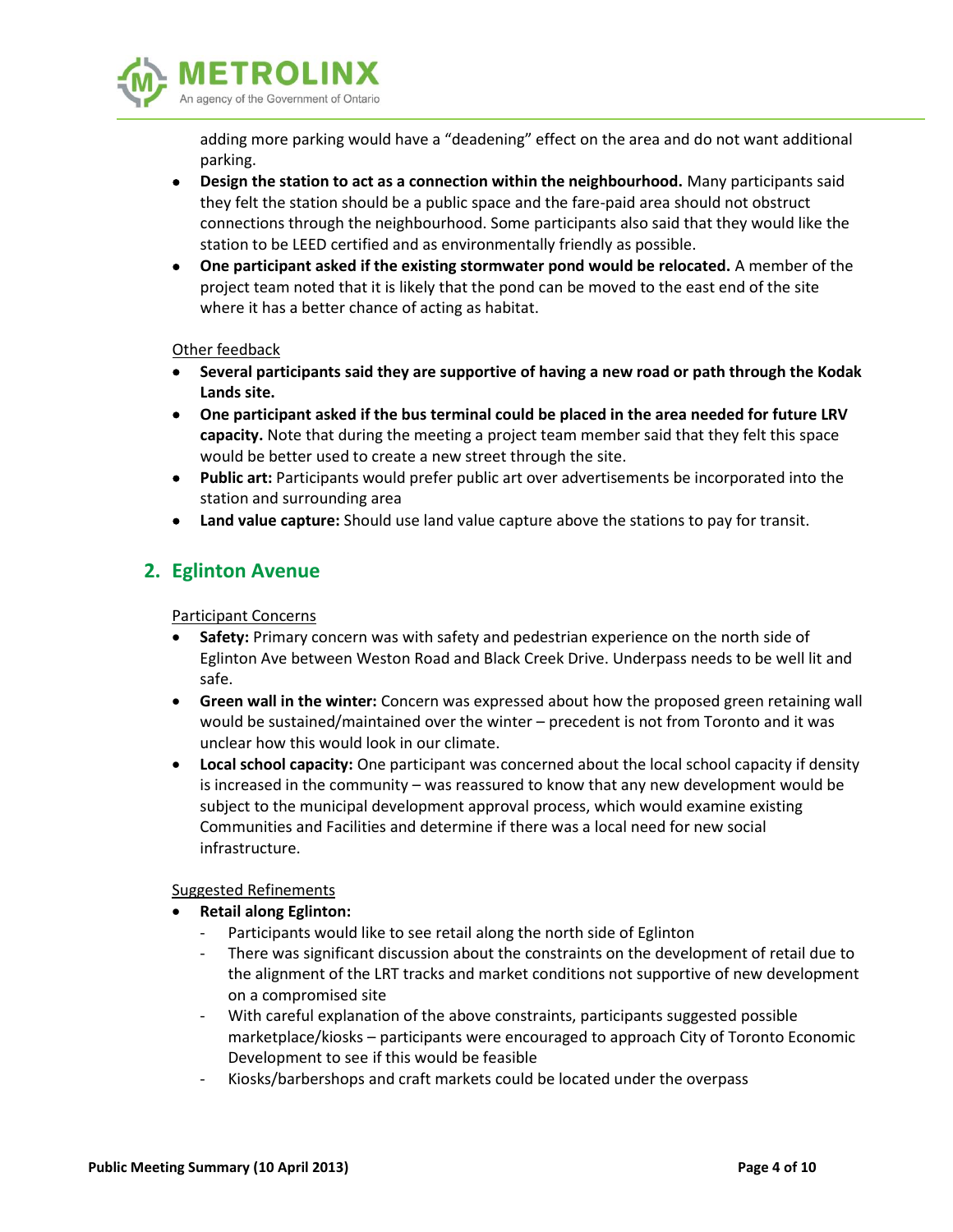

- **Incorporate art:** Participants asked about the incorporation of art into the station and retaining wall – suggestion was made that the retaining wall could be both 'green' and artistic. Participants agreed that the new station must incorporate art, NOT advertisements
- **Safety:**
	- Intersections should be made as safe as possible for bikes and people. One participant suggested that underpasses or overpasses for pedestrians, particularly at Black Creek Drive, would provide a safe crossing of the intersection
	- Secondary entrance should be designed with as much visibility as possible maximize available light and allow people to see the LRVs from the sidewalk along Eglinton
- **Connections:**
	- Participants were interested in the plans for Keelesdale park, particularly how it provides a safe connection to the communities to the east – currently, the park is the main connection between the easterly communities and the Eglinton/Weston intersection and will likely be the main route residents take to access the station
	- Intersections must be made as safe as possible for bikes and pedestrians– one participant suggested underpasses or overpasses at the Jane/Eglinton and Black Creek Drive/Eglinton intersections. Although consensus wasn't reached on the nature of the connection, it was understood that the intersections must be safe for cyclists and pedestrians (particularly because of the new community centre
	- One participant suggested that the proposed underground connection at Barr Ave could provide connectivity for the community during construction of the station area
- **Transit:** Participants were interested in understanding the bus routes and circulation of buses in/around the station – station design should illustrate this well
- **Accessibility:** All secondary entrances along the Eglinton line should be fully accessible. At the very least, they should be designed to accommodate an elevator at a future date
- **Water feature:** One person wanted a water feature.

# **3. Weston Road**

#### What Participants Liked

- **Enhanced public realm:** People were very supportive of the idea of an enhanced public realm and were keen to understand how that would come forward – would it be the City or private developers or both
- **Maintain retail:** There was a lot of interest in maintaining retail along Weston Road in whatever form possible, and concern that the small building form will make assembly and redevelopment difficult. Should explore options for interim uses.

#### Participant Concerns

- **Height:** New development block at near station entrance at Weston Rd and Eglinton concern that 20 storey building may be a bit of a shock to the neighbourhood
- **Parking:**
	- Must be careful attention to manage parking in the area, challenges posed by the small lots with no parking in this area - this was one of the last areas of the city built with the traditional development pattern, north of here properties are larger with off-street parking
	- Parking is a significant issue around this station as not enough parking could lead to underutilization of the station or excessive parking on residential side streets
	- Any new parking in the area should be structured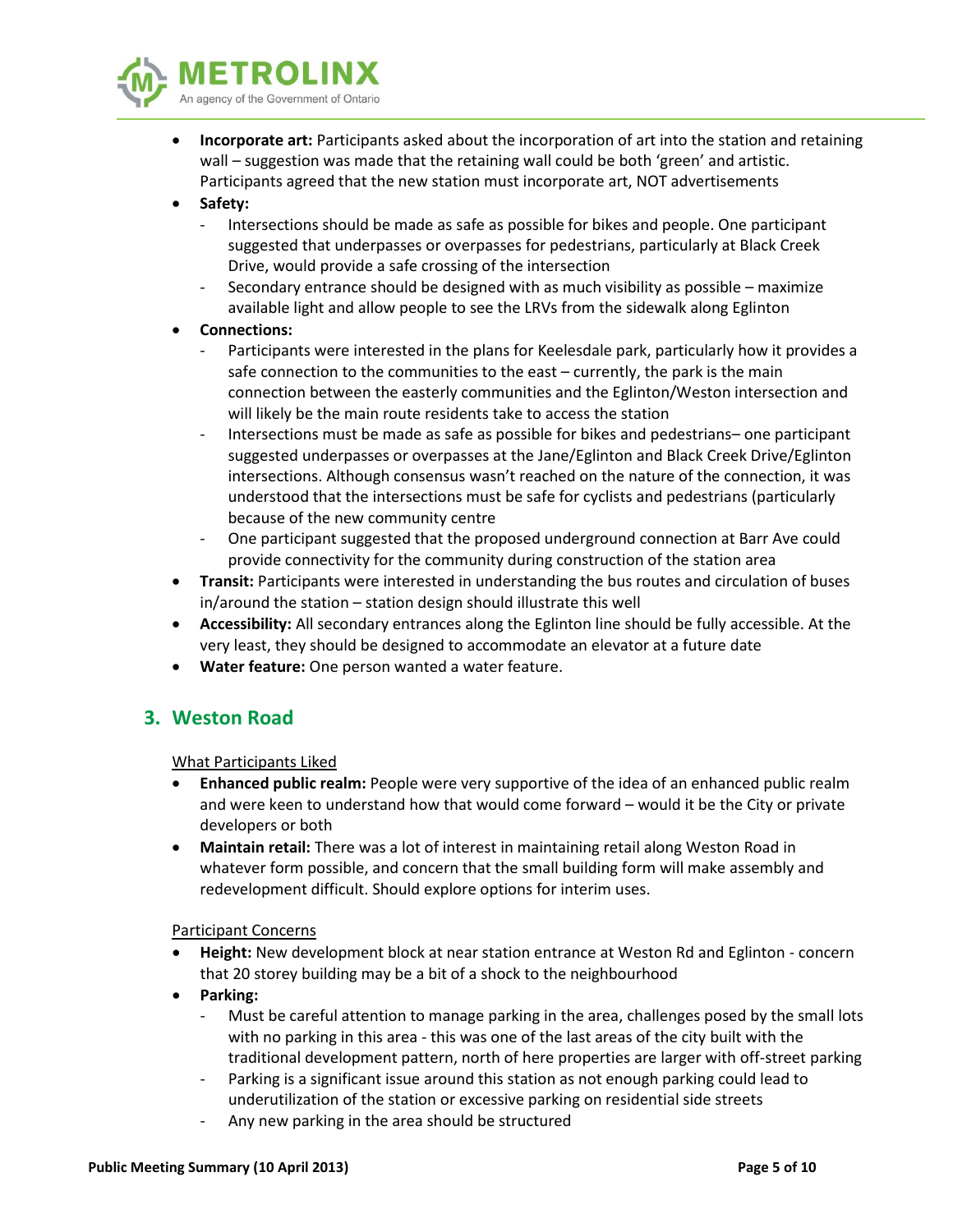

- Potential for a shared parking facility on the City owned land between Eglinton and Photography Dr
- **Pedestrian connection at Barr Ave**
	- One local resident noted significant concern about safety and loitering in the area around the proposed pedestrian tunnel at Barr Ave
	- Look at alternatives to creating the entrance here
	- Consider moving the GO Train platforms north (response from Metrolinx: This may put it too close to Weston GO Station for Train operations)
	- Recognize that tunnel must balance access need in a way that improves its chances of ever being built
	- Consider running the tunnel all the way underground to Weston Rd
	- must find a way to prevent cars from dropping off passengers on residential streets around this secondary access
	- The tunnel could dramatically change the nature of the streets by creating too much pedestrian through traffic

#### Suggestions

- **Extend application of principles:** There was a suggestion that the principles being applied to this section of Weston Road be extended all the way to Jane and St Clair
- **Preserve laneways:** Interest in preserving for laneways and looking at other ways to better handle things like garbage collection
- **Community gathering:** Make sure the Mount Dennis park is a good place for community gathering
- **•** Scotiabank building:
	- Too bad that it has to go, but general understanding
	- a park could be a nice use in its place
	- understanding that the building has already been moved once before
- **Streetscaping:** Should pay attention to pedestrian streetscaping along Weston Rd
- **Investment:**
	- Question of how you encourage investment in the community agreed that this is an important issue for Mt Dennis
	- Difficulty in building consensus on stimulating broader community investment
	- Look at opportunities to incorporate a hotel in the area
- **Connections:** 
	- More open streets with more pedestrian connections can lead to better safety
	- Look for opportunity to open up and connect Denarda St and Oxford Dr
	- Would be nice to open up the side streets off of Weston Rd
	- May want to include some thinking about Weston Rd north from the study area to Jane Street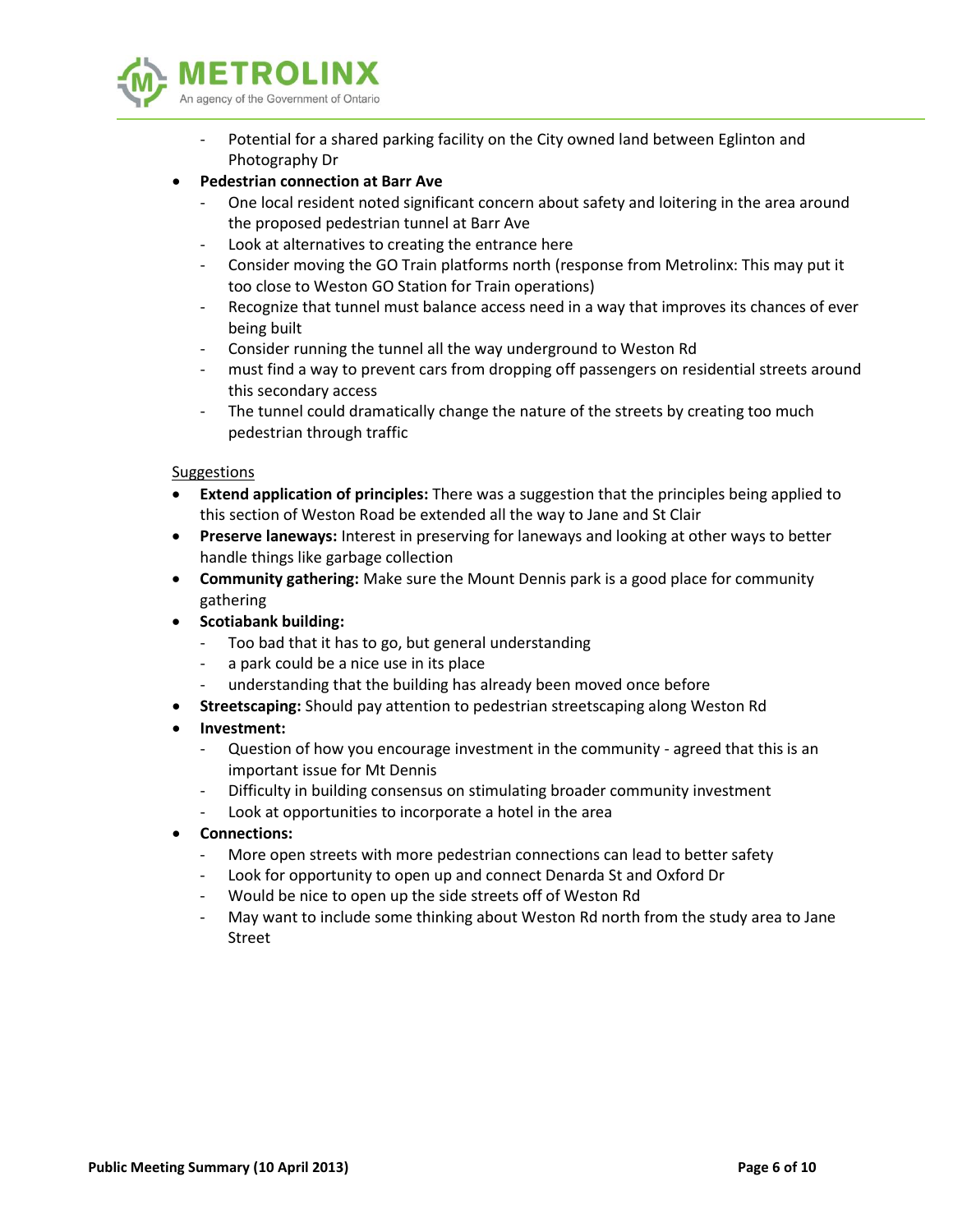

# **4. Black Creek Triangle (No Frills Site)**

What Participants Liked

- **Principles:** Principles for the area were almost universally supported, In favor of adding streets and blocks.
- **Parking underground:** Would like to see parking underground, wouldn't be efficient to have it at surface
- **Tall buildings and the mix of uses**: Buildings should be as tall as possible given the location beside the station and that there are not really any other homes around there that would worry about shadows etc.
- **Keep grocery:** Keeping a grocery store on site is very important.

#### Participant Concerns

 **Safety:** One participant expressed concern that the secondary entrance on Barr Ave could enhance crime and traffic in the area. There was also concern that without retail on the north side of Eglinton, crime could continue to be an issue and the area would remain uninteresting for pedestrians. The team explained the land area and cost constraints could make retail in this area difficult. Participants indicated that the intersections at Jane St., Weston Rd., and Black Creek must be made safer for pedestrians and cyclists.

#### Suggested Refinements

- **Ensure that new retail does not take away from existing retail on Weston Road.** Many participants liked the idea of adding additional land uses to the site, and some noted that they did not want those additional uses to negatively impact existing local business.
- **Need convenient drop off:** Though this was not generally for the No Frills site, the importance of making convenient drop-off areas was identified. These perhaps might be comprised of layby on Eglinton to the east of Photography drive.
- **Allow for hotel/conference centre:** The street principle should allow for a large use like a hotel and conference centre, if there is interest
- **Land assembly:** One participant thought that more should be done to encourage the assembly of housing around the station area in order to get higher density development

#### Opportunities for the Future

- **Very important to improve the crossing at Black Creek Dr. and Eglinton Ave. to connect the community centre to the LRT station.** Many participants said they feel this crossing is currently very unsafe and would like to see it improved.
- **Improve the edge of the site along Black Creek Dr**. Some participants said that the sidewalk is currently very narrow and the site needs to have a better relationship to the new community centre. Another suggestion was to include some public space on the site since it is near to the subway as well.
- **Maintain housing affordability**. Some participants said that the area should focus on maintaining affordability. Some participants noted that it is currently an affordable place to live and would like to see a mix of housing types included in new development in the future to encourage a mix of income types.
- **Keep the grocery store because it is very important for the neighbourhood but also include a mix of land uses on the site.** Some participants felt that adding diversity in the land uses on the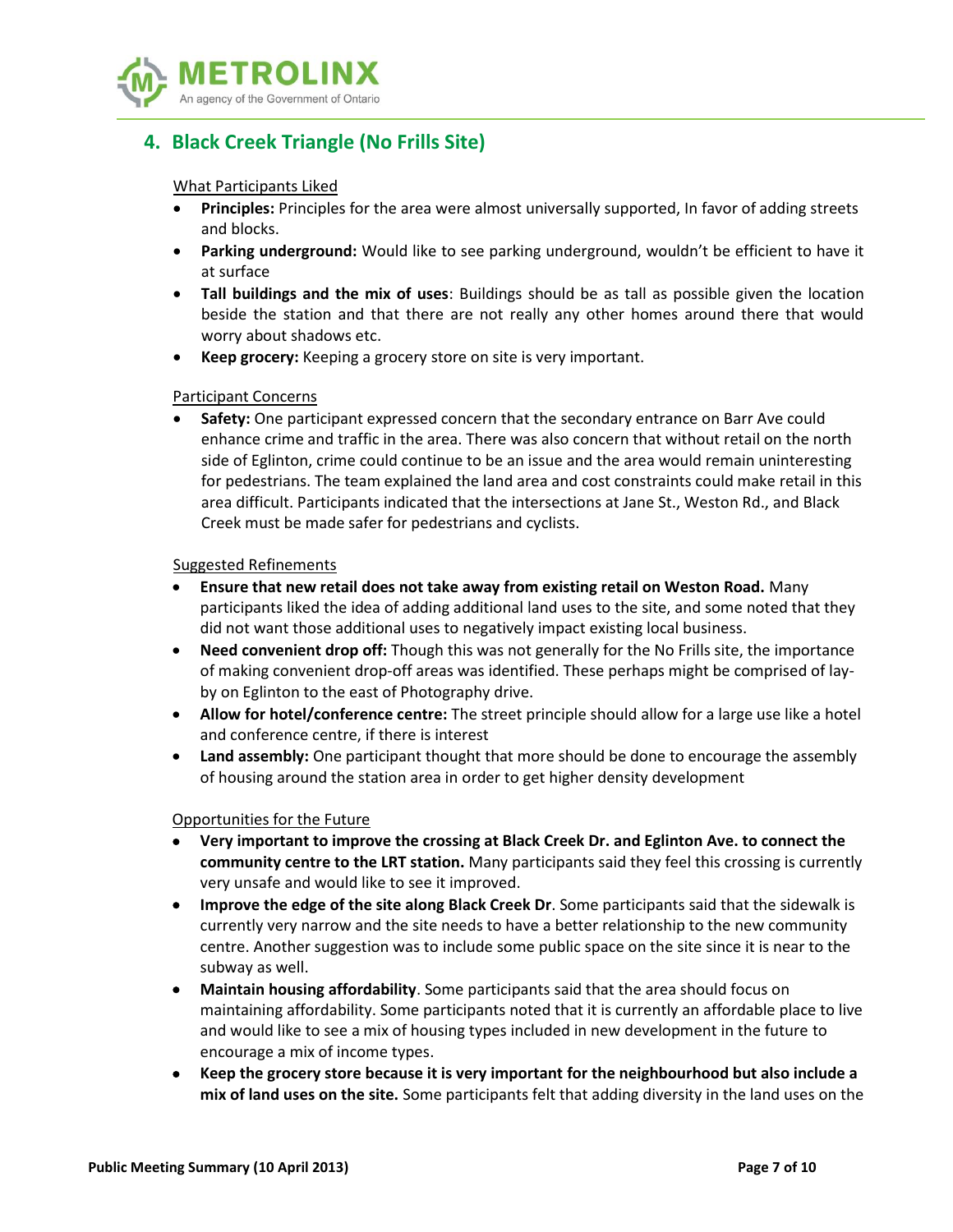

site such as retail at street level with residential above would help "add life to the street", but noted that they would like a grocery store to remain.

- **Participants shared a number of ideas on ways to encourage active transportation in the area including:**
	- building pedestrian bridges across Eglinton Ave. and Black Creek Dr. to improve pedestrian safety and access to parks;
	- improving pedestrian safety at the intersection of Black Creek Dr. and Eglinton Ave. because current sidewalks are not sufficient; and
	- considering how bikes will connect to the LRT station.

# **5. Black Creek Business Area**

### Existing Conditions

 Some participants said that there is little employment currently in the area, but feel that the area is important to maintain as employment lands.

### Participant Concerns

- Some participants were concerned about selling land too soon before it reaches its highest value.
- Concerned about how land will be used if it is contaminated.

#### Opportunities for the Future

- **Very important to maintain this space as an industrial area.** Some participants were concerned that noise from industry may be an issue for neighbours and suggested looking for ways to reduce the level of noise to limit complaints from neighbours.
- **•** Increase amenities and public space in the area of the maintenance facility. Participants suggested adding a bike lock-up station where people can park their bikes and get on the Eglinton LRT. Another suggestion was to provide more parking in the area by using space above the rail lines or above buildings.
- **Plenty of potential on Industry St., Ray Ave., and in the Black Creek Business Area to encourage more pedestrian activity.** Suggestions:
	- one participant suggested adding coffee shops and restaurants to encourage people to walk to the Black Creek Business Area;
	- others suggested adding small industry shops who may be less likely to complain about noise from the local industry, or adding a recreation centre; and
	- some participants also said they would like to see more development on the south side of the Black Creek Business Area.
- **Improve the streetscape to encourage people to use the space in the Black Creek Business area, and also to provide an incentive to potential investors.** Suggestions:
	- some participants said that they would like to see improvements to the streetscape along Industry St. and Eglinton Ave, and felt that unless the streetscape was upgraded, people may not use the space
	- some participants also felt that making the streets such as Bertal Road more attractive would help to enhance and preserve the employment area; and
	- another suggestion was to make the maintenance facility slightly smaller in order to make space for some additional retail space.
- **Improve connectivity throughout the area.** Some participants felt that there needs to be better connectivity through the Black Creek business area. One suggestion was to add bike lanes or multi-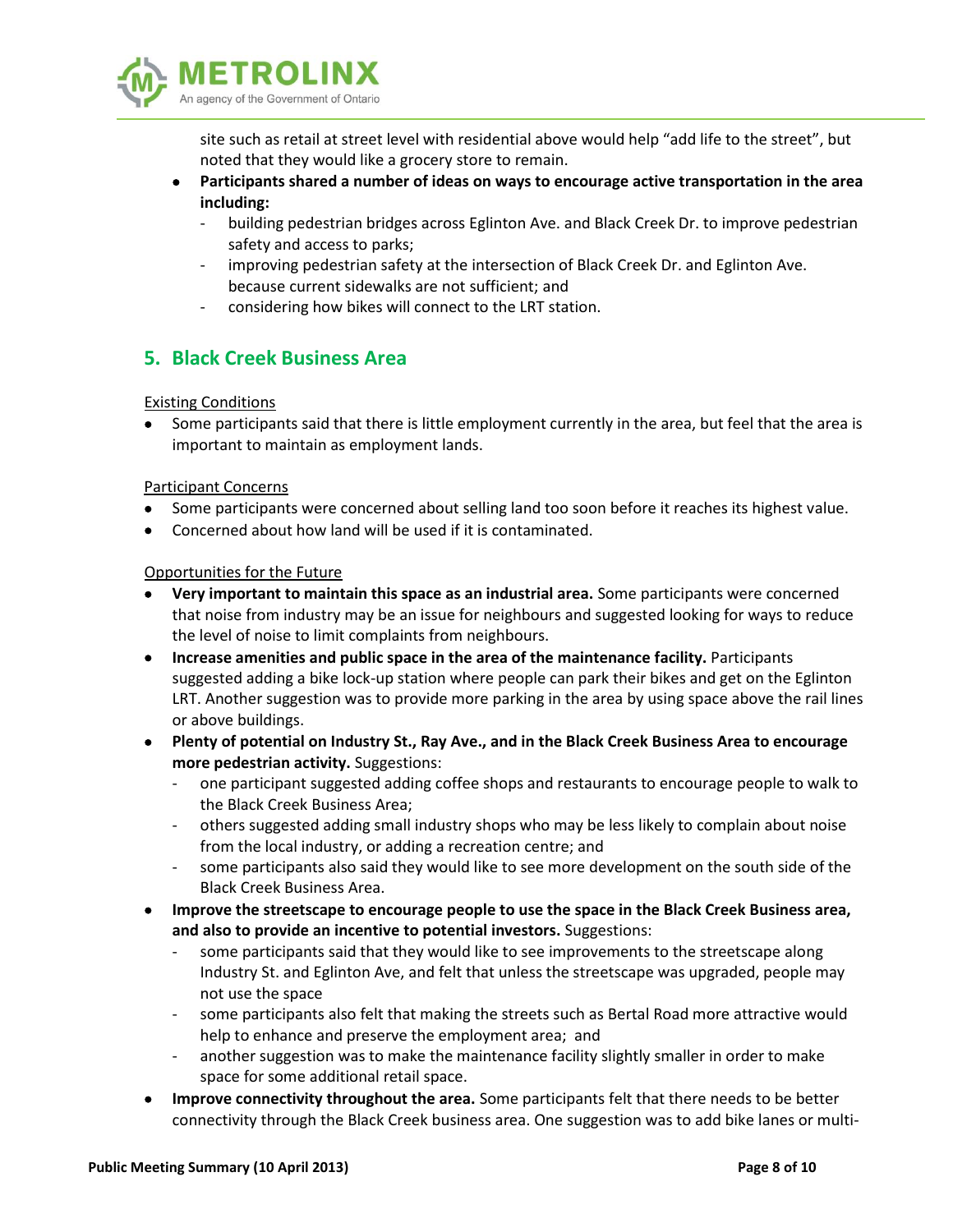

use paths throughout the corridor to connect the Black Creek Business Area with local parks for both cyclists and pedestrians.

 **Find creative ways to animate the site while maintaining the industrial land use.** One suggestion to help animate the site was to let people watch trains being washed and maintained through a type of display window.

# **Other Feedback**

- **Important to work closely with the City to ensure the Mobility Hub plan is implemented.** Several participants said that they understand that some of the land being planned for through the Mobility Hub Study is privately owned, and would like to work closely with the City to ensure the plan is implemented through City processes.
- **Flood plain:** When development happens, it needs to take into consideration the flood plain.